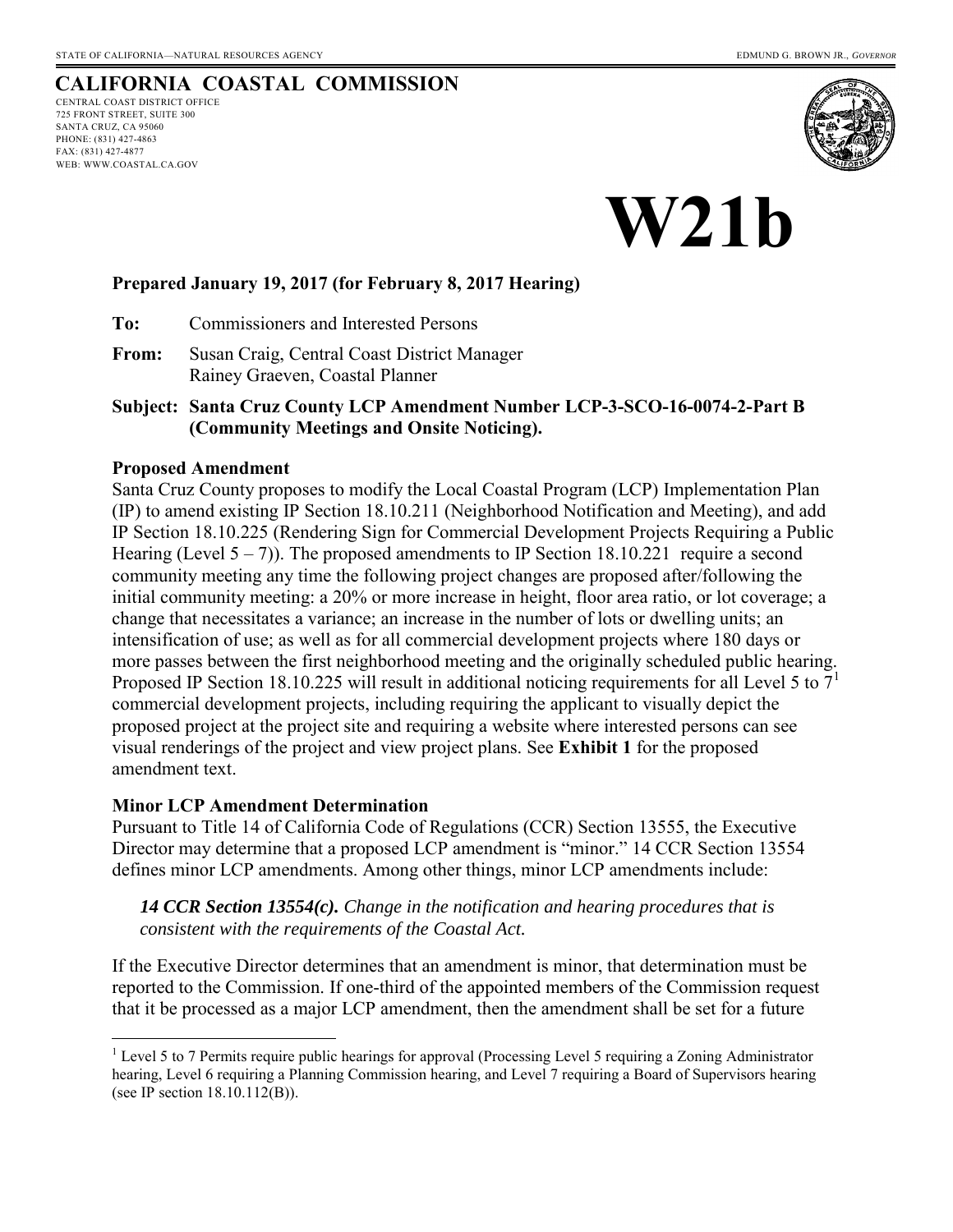public hearing; if less than one-third of the appointed members of the Commission object to the minor LCP amendment determination, then the amendment is deemed approved, and it becomes a certified part of the LCP immediately (in this case, on February 8, 2017).

# **The purpose of this notice is to advise interested parties of the Executive Director's determination that the proposed LCP amendment is minor.**

The proposed amendments include minor changes to noticing and meeting requirements including: 1) requiring a second community meeting any time a "significant" modification (see above) is proposed after the initial community meeting, and for all commercial development projects where 180 days or more passes between the first neighborhood meeting and the originally scheduled public hearing date; and 2) additional noticing requirements for larger commercial development projects. Because the proposed amendments would result in additional noticing and hearing requirements for certain projects, the proposal strengthens the LCP by increasing transparency and public input in the permitting process, and does not change the kind, location, intensity, or density of use of land. Thus the proposed LCP amendment qualifies under the regulatory definition of a minor LCP amendment as a "change in the notification and hearing procedures that is consistent with the requirements of the Coastal Act." (14 CCR § 13554(c).)

# **California Environmental Quality Act (CEQA)**

The Coastal Commission's review and development process for LCPs and LCP amendments has been certified by the Secretary of Resources as being the functional equivalent of the environmental review required by CEQA. (*See* 14 CCR § 15251(f).) The County has determined that the project is exempt from further review under CEQA, pursuant to 14 CCR Section 15060(c)(2), and a Notice of Exemption has been prepared. Specifically, the County found that the proposed amendments would not result in a direct or reasonably foreseeable indirect impact on the environment because the project scope is limited to requiring increased notification for certain proposed projects. As such, the proposed LCP amendment is not expected to result in any significant adverse impact on the environment. Thus, it is unnecessary for the Commission to suggest modifications to the proposed amendment to address adverse environmental impacts because the proposed amendment, as submitted, will not result in any significant environmental effects for which feasible mitigation measures would be required.

# **Coastal Commission Concurrence**

The Executive Director will report this minor LCP amendment determination, and any comments received on it, to the Coastal Commission at its February 8, 2017 meeting in Newport Beach. If you have any questions or need additional information regarding the proposed amendment or the method under which it is being processed, please contact Rainey Graeven at the Central Coast District Office in Santa Cruz.

# **Procedural Note - LCP Amendment Action Deadline**

This proposed LCP amendment was filed as complete on January 13, 2017. It amends the IP only and the 60-day action deadline is March 7, 2017. (*See* Pub. Res. Code §§ 30513, 30514(b).) Thus, unless the Commission extends the action deadline (it may be extended by up to one year per Pub. Res. Code § 30517), the Commission has until March 7, 2017 to take a final action on this LCP amendment.

# Exhibit 1: Proposed Amendment Text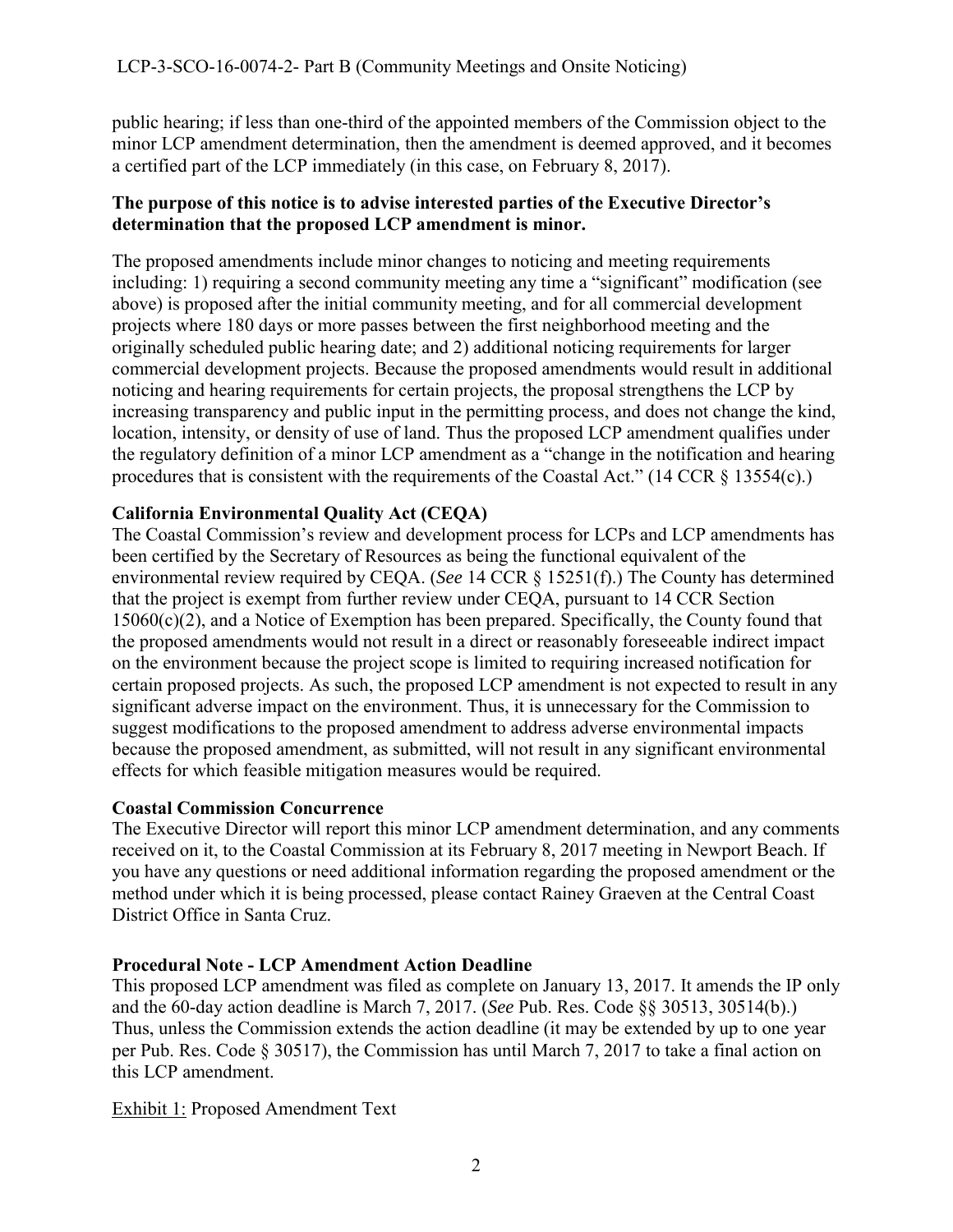$47<sub>b</sub>$ 

#### **ORDINANCE NO.**

### STRIKETHROUGH COPY OF ORDINANCE AMENDING SECTION 18.10.211 AND ADDING SECTION 18.10.225 TO THE SANTA CRUZ COUNTY CODE REGARDING NEIGHBORHOOD MEETINGS AND ON-SITE SIGNAGE FOR COMMERCIAL DEVELOPMENT PROJECTS

The Board of Supervisors of the County of Santa Cruz ordains as follows:

#### **SECTION I**

Section 18.10.211, "Neighborhood notification and meeting" is hereby amended to read as follows:

18.10.211 Neighborhood notification and meeting.

(A) When Required.

(1) For all development that requires discretionary approval at Level VI or Vil, the applicant shall conduct a neighborhood meeting to explain the proposed development to and solicit comments from those in attendance. The County Supervisor from the district in which the proposed development is located, the Planning Director, and all owners and occupants within 300 feet of the exterior boundaries of the project parcel shall be notified. In the event that there are fewer than 10 separate parcels within 300 feet of the exterior boundaries of the property involved in the application, said 300-foot distance shall be extended in increments of 50 feet (e.g., 350, 400, 450) until owners of at least 10 properties have been notified. The notification shall be by first class mail and shall include a brief description of the proposed development and the date, time and location of the neighborhood meeting.

(2) The following modifications to a submitted applications will require new noticing and a second neighborhood meeting:

(a) Submitted applications for which any of the following project modifications are proposed after the first neighborhood meeting:

A change that results in an increase of 20 percent or more in  $\Omega$ height, floor area ratio or lot coverage;

 $(ii)$ A change that necessitates a variance:

Packet Pg. 683 **Fxhibit 1** A-3-SCO-16-0102

Page 1 of 5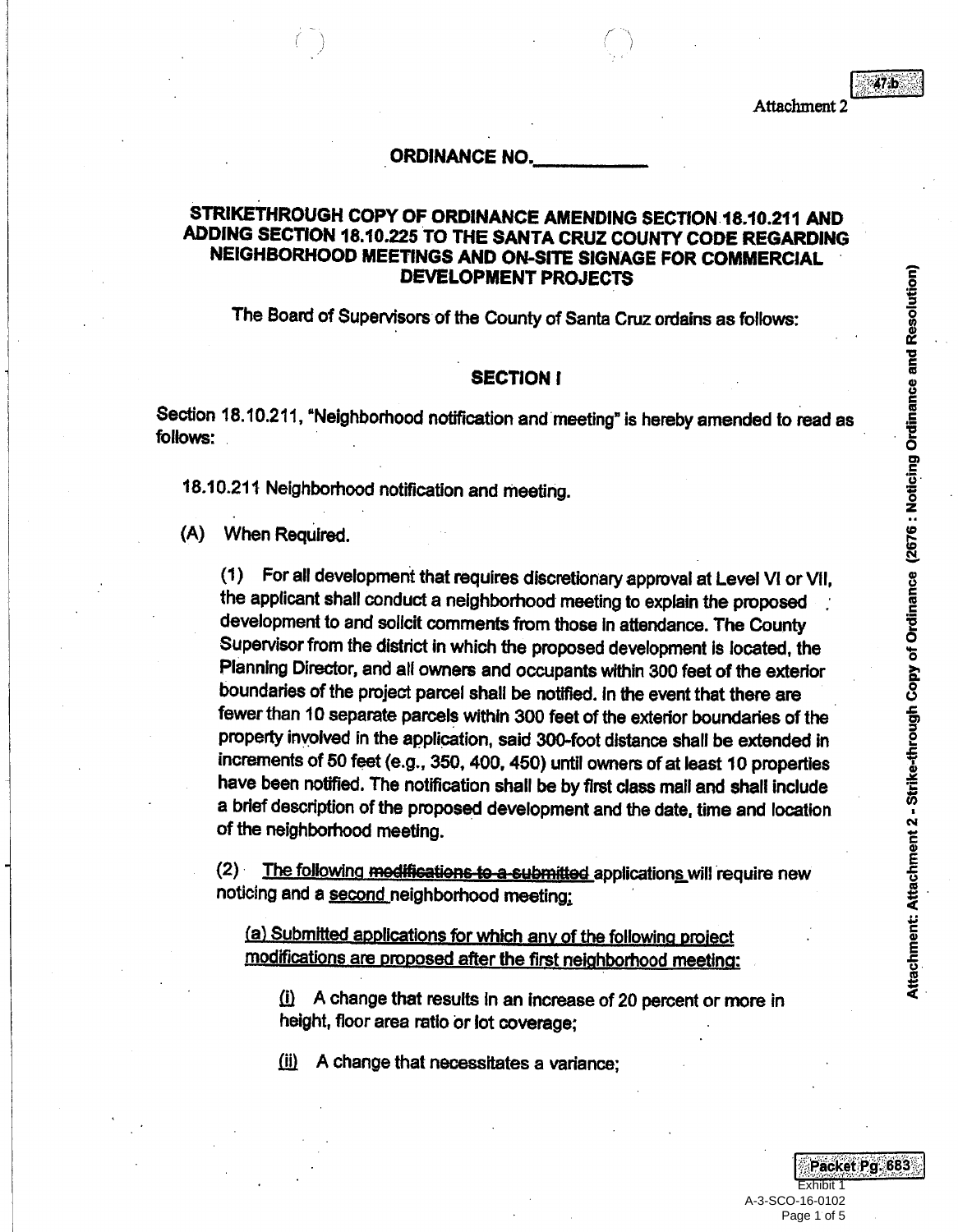#### Attachment 2 **REVISED- STRIKEOUT**

 $\frac{1}{2}$  A change that results in an increase in the number of lots or  $\text{Term } 47.5$ dwelling units;

(iv) A change that results in an intensification of use, as defined in SCCC 13.10.700-I.

(b) Commercial Development projects in Commercial Zone Districts (PA, CA, CT, C-1, C-2 and C-4) for which a time period of 180 days or longer occurs between the first neighborhood meeting and the original scheduled hearing date.

Results. The results of the neighborhood meeting shall be required as part of (B) the application submittal. No application shall be deemed complete without the results of the neighborhood meeting when one is required. [Ord. 4818 § 5, 2006; Ord. 4774 § 5, 2004].

#### **SECTION II**

Section 18.10.225 is hereby added to read as follows:

#### Rendering sign for commercial development applications 18.10.225 requiring a public hearing (Level V- VII).

18.10.224

In addition to the "Notice of Proposed Development" sign required in SCCC 43.40.224 above, for Level V-VII commercial development projects which include new building construction in Commercial Zone Districts (PA, CA, CT, C-1, C-2 and C-4), the applicant shall install a sign on the subject property depicting the proposed development in accordance with this section. Where appropriate, the Planning Director may also require the applicant to provide a project website where the current version of plans that have been submitted to the County are maintained and updated, and include the website address on the rendering sign.

(A) Deadline for placement. The rendering sign shall be placed no later than seven days after the applicant has been informed that sign installation is required. For projects exempt from environmental review, installation shall be required prior to the application being found complete. For projects requiring environmental review, the sign shall be installed before the draft Negative Declaration or EIR is released for public comment. The applicant shall submit a photograph to verify that the sign has been installed.

> Packet Pg. 684 Fxhibit 1 A-3-SCO-16-0102 Page 2 of 5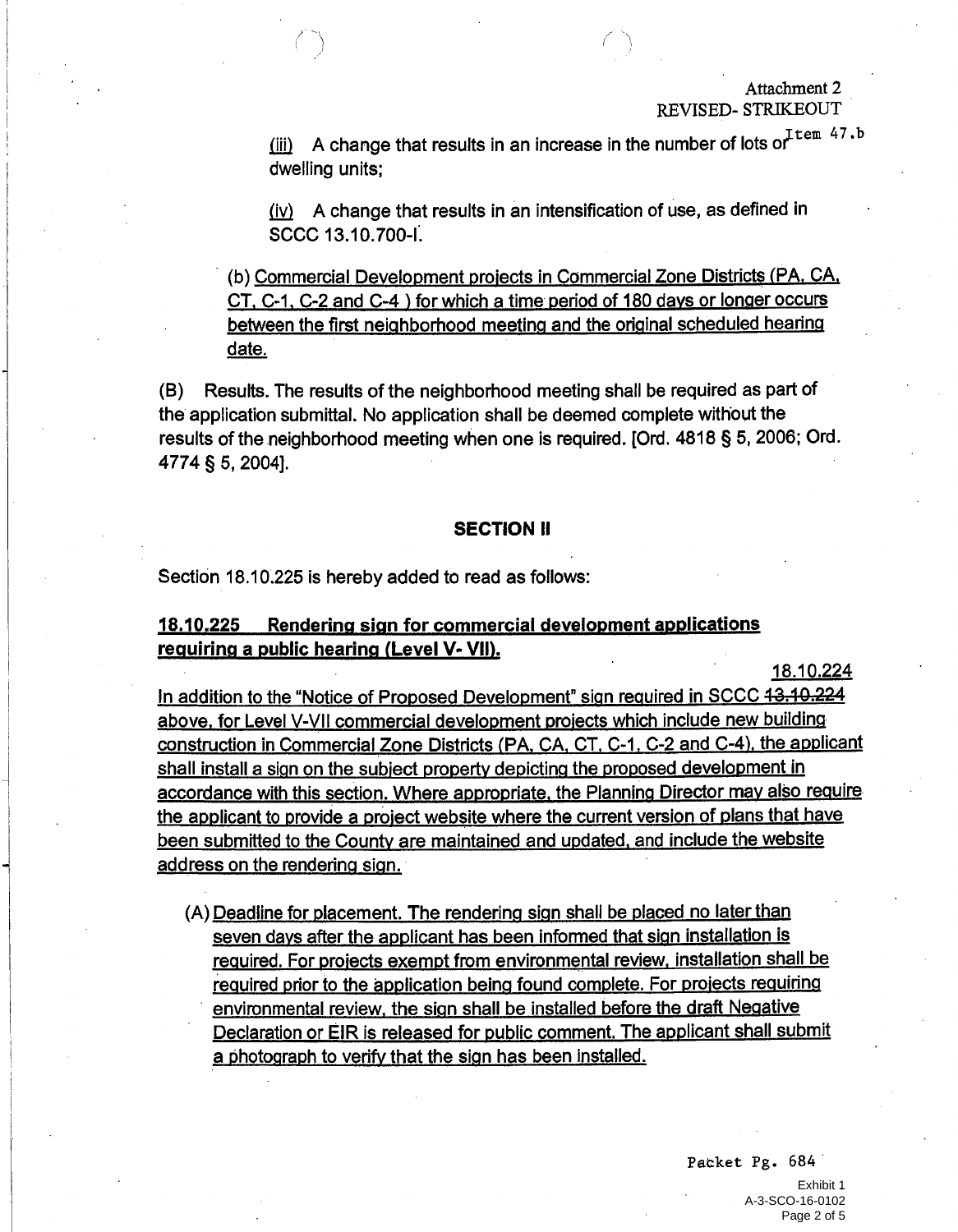$(iii)$  A change that results in an increase in the number of lots or  $\frac{Item\ 47.b}{}$ dwelling units:

 $(iv)$  A change that results in an intensification of use, as defined in SCCC 13.10.700-I.

(b) Commercial Development projects in Commercial Zone Districts (PA, CA, CT, C-1, C-2 and C-4) for which a time period of 180 days or longer occurs between the first neighborhood meeting and the original scheduled hearing date.

(B) Results. The results of the neighborhood meeting shall be required as part of the application submittal. No application shall be deemed complete without the results of the neighborhood meeting when one is required. [Ord. 4818 § 5, 2006; Ord. 4774 § 5, 2004].

# **SECTION II**

Section 18.10.225 is hereby added to read as follows:

#### 18.10.225 Rendering sign for commercial development applications requiring a public hearing (Level V- VII).

18.10.224

In addition to the "Notice of Proposed Development" sign required in SCCC 13.10.224 above, for Level V-VII commercial development projects which include new building construction in Commercial Zone Districts (PA, CA, CT, C-1, C-2 and C-4), the applicant shall install a sign on the subject property depicting the proposed development in accordance with this section. Where appropriate, the Planning Director may also require the applicant to provide a project website where the current version of plans that have been submitted to the County are maintained and updated, and include the website address on the rendering sign.

(A) Deadline for placement. The rendering sign shall be placed no later than seven days after the applicant has been informed that sign installation is required. For projects exempt from environmental review, installation shall be required prior to the application being found complete. For projects requiring environmental review, the sign shall be installed before the draft Negative Declaration or EIR is released for public comment. The applicant shall submit a photograph to verify that the sign has been installed.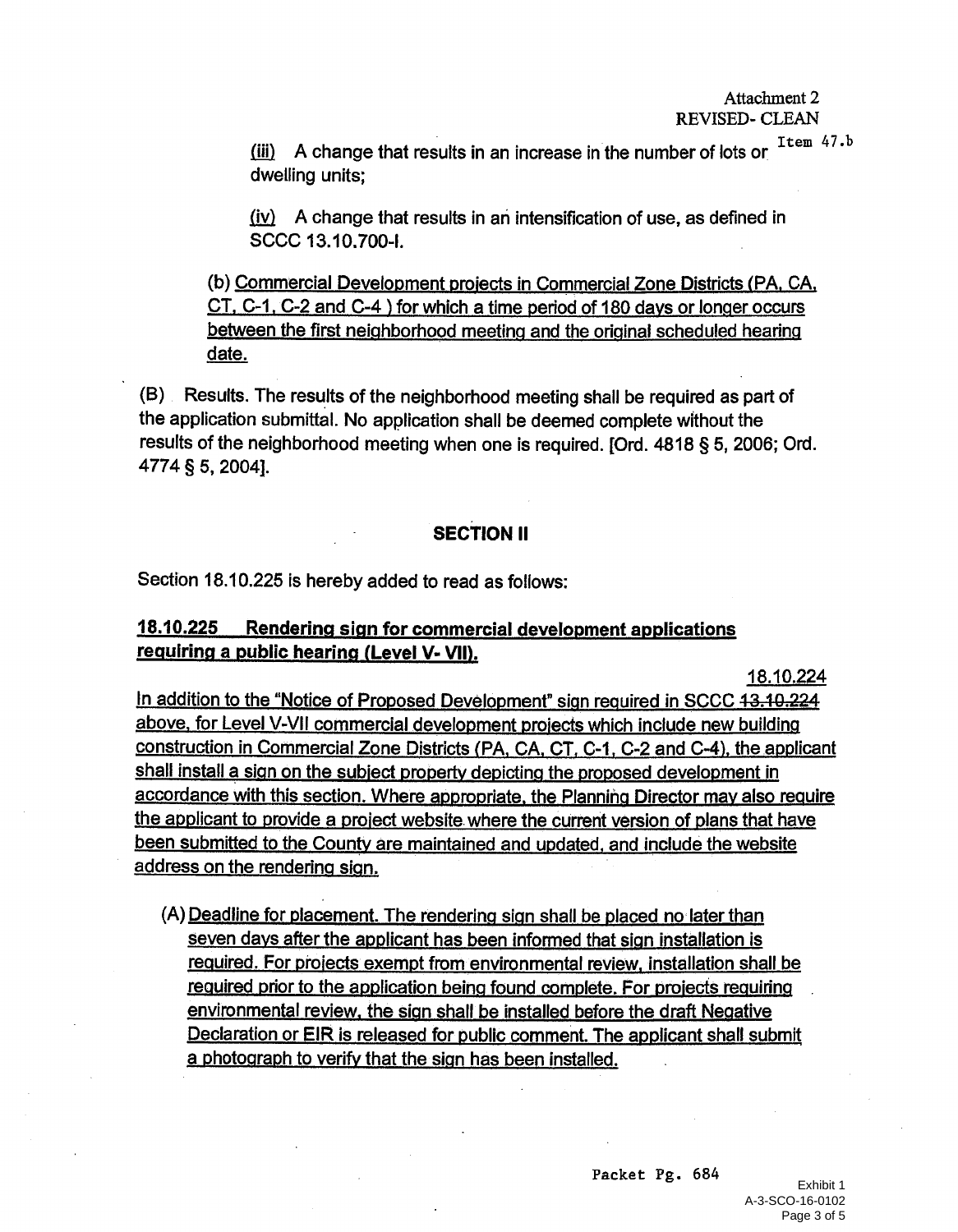Attachment 2

- (B) Location. The sign shall be installed on the subject property, at a location clearly visible from the primary right-of-way serving the property, and within 10 feet of the Notice of Proposed Development sign. The sign shall be located so as not to interfere with vehicular line of site distance.
- (C) Size and material. The rendering sign shall be a minimum of 3 feet in height by 2 feet in width, and shall not exceed 3 feet in height by 4 feet in width. The sign shall be durable, rigid, weatherproof, and designed for exterior use; and may be constructed of wood, aluminum, or other material approved by the Planning Department. Sign images and lettering shall be printed on the sign. painted or otherwise rendered waterproof. The sign shall be installed securely on a post or posts in the ground. It is the responsibility of the applicant to maintain the sign in good condition until removal is required.
- (D) Layout, lettering and content.
	- (1) Lettering. The font shall be a minimum of one inch, except where otherwise specified. The sign shall be white with black lettering.
	- (2) Header, Two-inch bold capital letters reading "IMAGE OF PROPOSED DEVELOPMENT." The application number shall be provided under the header.
	- (3) Image. Project image shall be a 3-dimensional architectural rendering or computer simulated graphic depicting the finished project, a minimum of 22" X 22" in size, and of sufficient detail to show the design, location, height, circulation and relationship to adjacent development. The image shall include outlines of buildings on adjacent parcels where applicable. A note shall be provided below the image reading "This image represents the applicant's proposal and may change."
	- (4) Current project information. Provide a note reading. "For current project information and plans, contact the project applicant [name] at [phone number] or femail address]," When a project website is required, the website address shall also be provided.
- (E) Sign removal. The rendering sign shall be removed in accordance with the SCCC Section 18.10.224 (F) above, Deadline for Sign Removal.

#### **SECTION III**

This Ordinance shall take effect upon final certification by the Coastal Commission.

Fxhibit 1 A-3-SCO-16-0102 Page 4 of 5

Packet Pg. 685